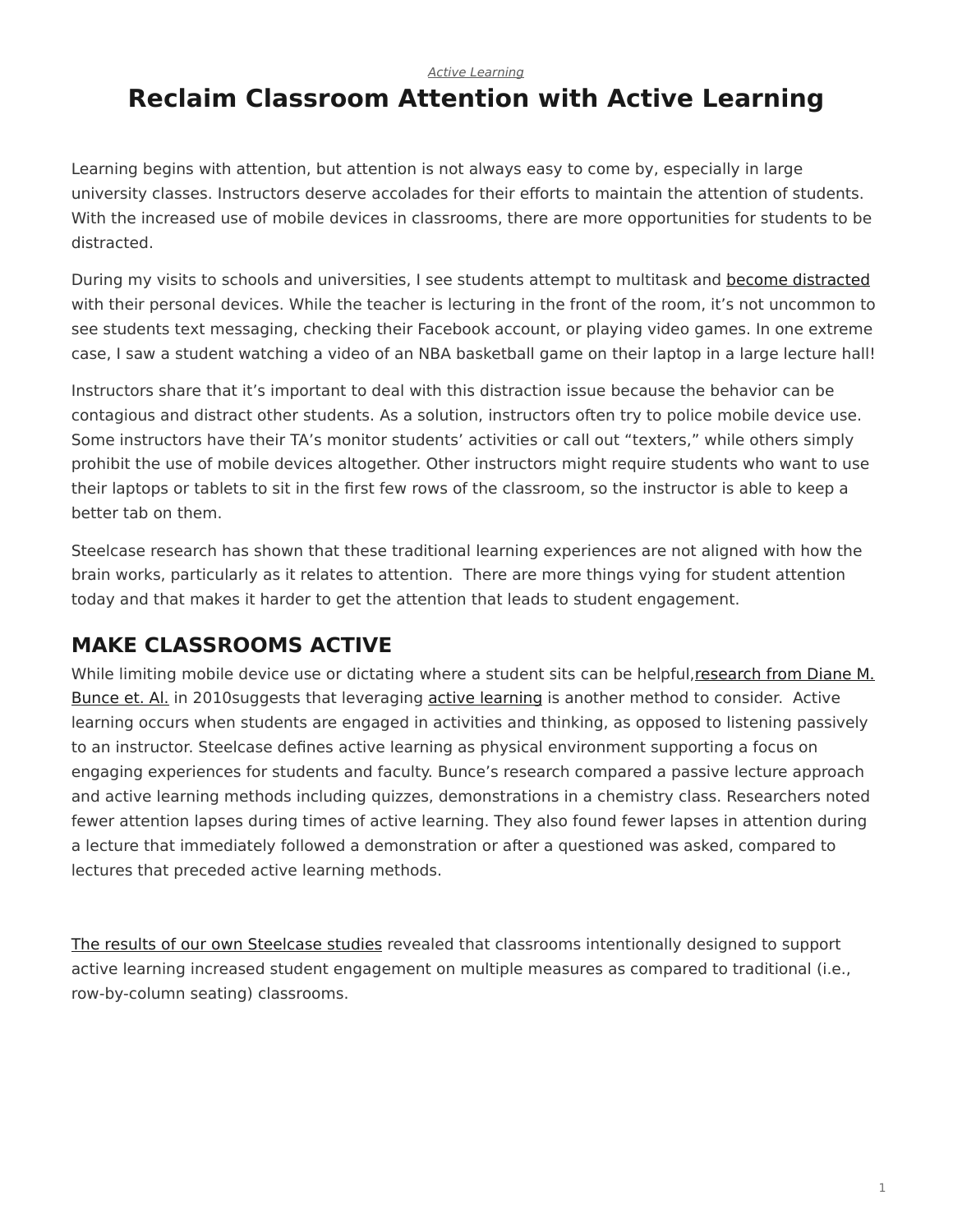With active learning, students don't have time to be distracted by their mobile devices. Moreover, in group activities, students are held accountable by their peers, which can often be a stronger motivator than class rules. Another consideration for maintaining attention includes accommodating the natural rhythms of our brains and allowing for breaks. As we better understand [how the brain works,](https://www.steelcase.com/insights/articles/think-better/) we're seeing how the [classroom environment can hold student attention for student engagement.](https://www.steelcase.com/insights/white-papers/how-classroom-design-affects-student-engagement/)

Learn more about research around attention in learning environments by reading ["Class, Can I Have](https://www.steelcase.com/insights/articles/class-can-i-have-your-attention/) [Your Attention?"](https://www.steelcase.com/insights/articles/class-can-i-have-your-attention/)

### **READ MORE**

#### **[Andrew Kim](https://www.steelcase.com/research/articles/author/andrew-kim/) Manager, Workspace Futures**

Andrew Kim is a manager in Steelcase's WorkSpace Futures group. He studies educational environments at schools and universities and regularly participates in presentations and workshops around the country on educational issues.

### **Featured Products**

| +About Steelcase |  |
|------------------|--|
| +Customer Care   |  |
| +Legal Notices   |  |
| +Connect With Us |  |
| +Contact Us      |  |
|                  |  |